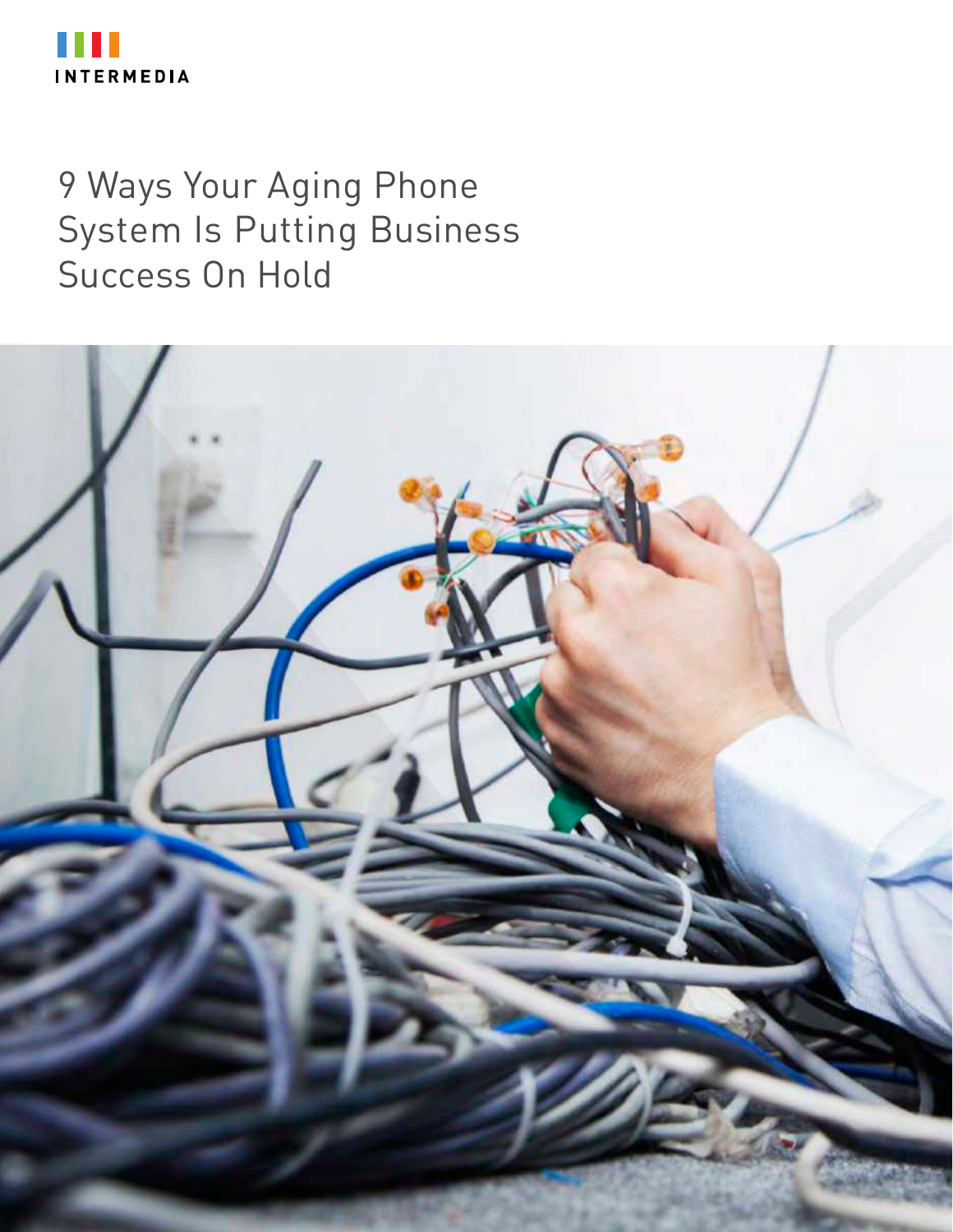## **9 WAYS YOUR AGING PHONE SYSTEM IS PUTTING BUSINESS SUCCESS ON HOLD**

Whether it's a question about a product or service, a new order, a support issue, or simply trying to pay a bill, customers still want to pick up a phone and talk to someone at your company. In other words, despite all the advances in technology, people still need a human connection—and a phone call provides just that.

Voice calling also drives sales, business development, and collaboration among your employees and business partners.

The architecture of conventional phone systems dates back to a time when going to work meant going to an office. But today's mobile and global workers require more agility and capabilities than these systems support.

The trouble is, the architecture of conventional phone systems dates back to a time when going to work meant going to an office. Many were even designed when smartphones were considered nothing but science fiction. Today's workers require more agility and capabilities than these systems support. For example, your aging phone system may not provide direct access to company voicemail from a mobile device, which could delay responses to customers. You can't afford to miss sales or lose customers because they can't communicate with you when and how they like.

A modern cloud phone system not only provides highly reliable connectivity and call quality but is also easy to deploy and simple to maintain. Plus, the cloud delivers the agility and advanced features your business needs to keep pace with impatient consumers and mobile workers.

IDG's 2018 Cloud Computing Survey reports that 40% of companies like yours have already made the move to the cloud. Let's take a deeper look at nine reasons why.



**of consumers look for an immediate response to marketing or sales questions.**

*- Hubspot Research*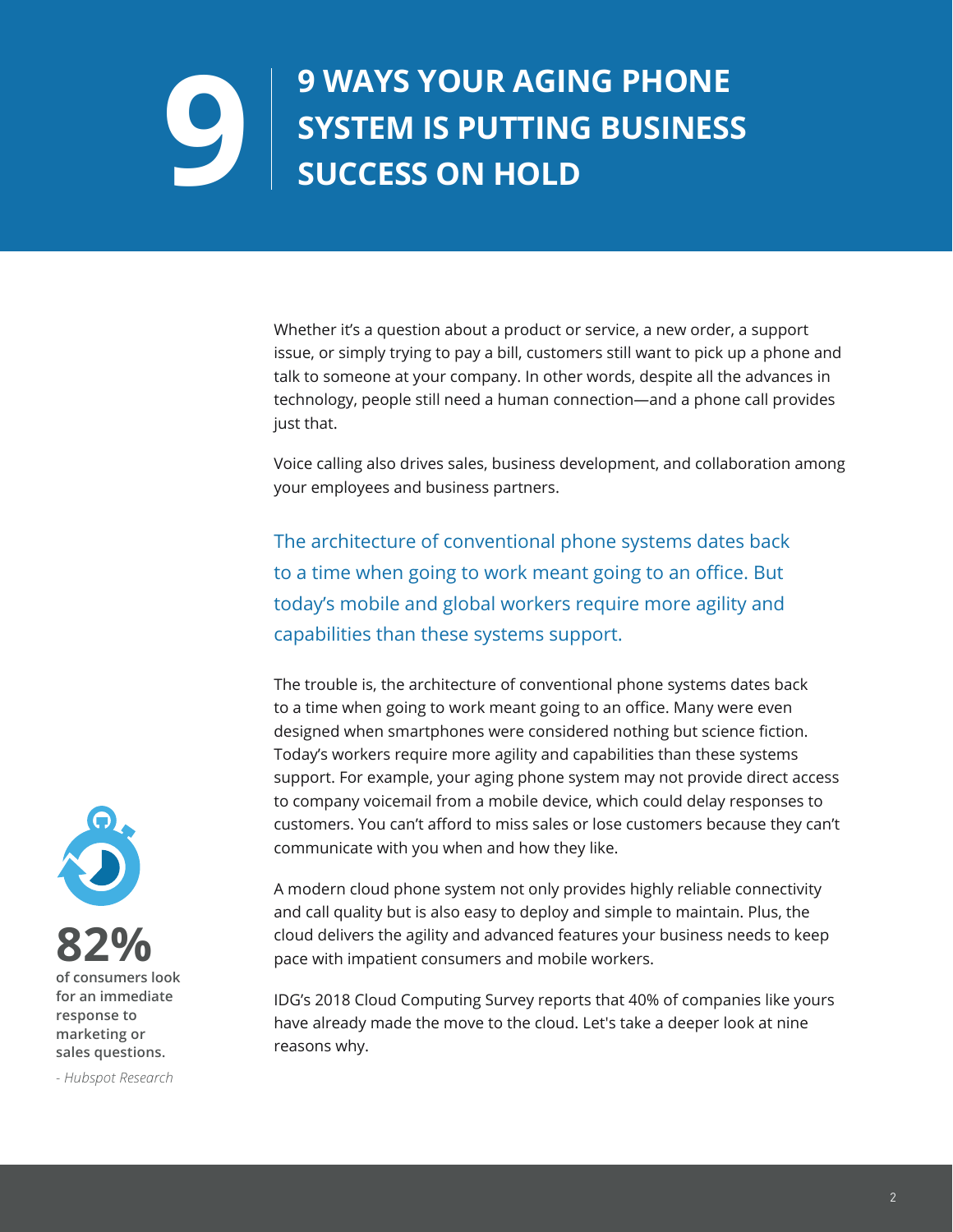

### **1 TOO COSTLY**

With a cloud phone system, you enjoy one flat-rate for all your calls nationwide. For one predictable monthly charge, you also get a range of services like internet fax and conference calling—without the complexity of multiple bills. Contrast that with traditional on-premises systems where, even when the hardware is paid for, you still incur ongoing costs for things like software upgrades, maintenance, and support. You may also need expensive expansion cards for adding new users or costly private business exchange (PBX) lines for connectivity between multiple locations.

And unlike on-premises systems that require major time and money when you add advanced features like video conferencing, cloud systems include these as integrated features. Also, rather than a major investment in hardware, the cloud gives you payas-you-go subscription pricing and low risk to migrate.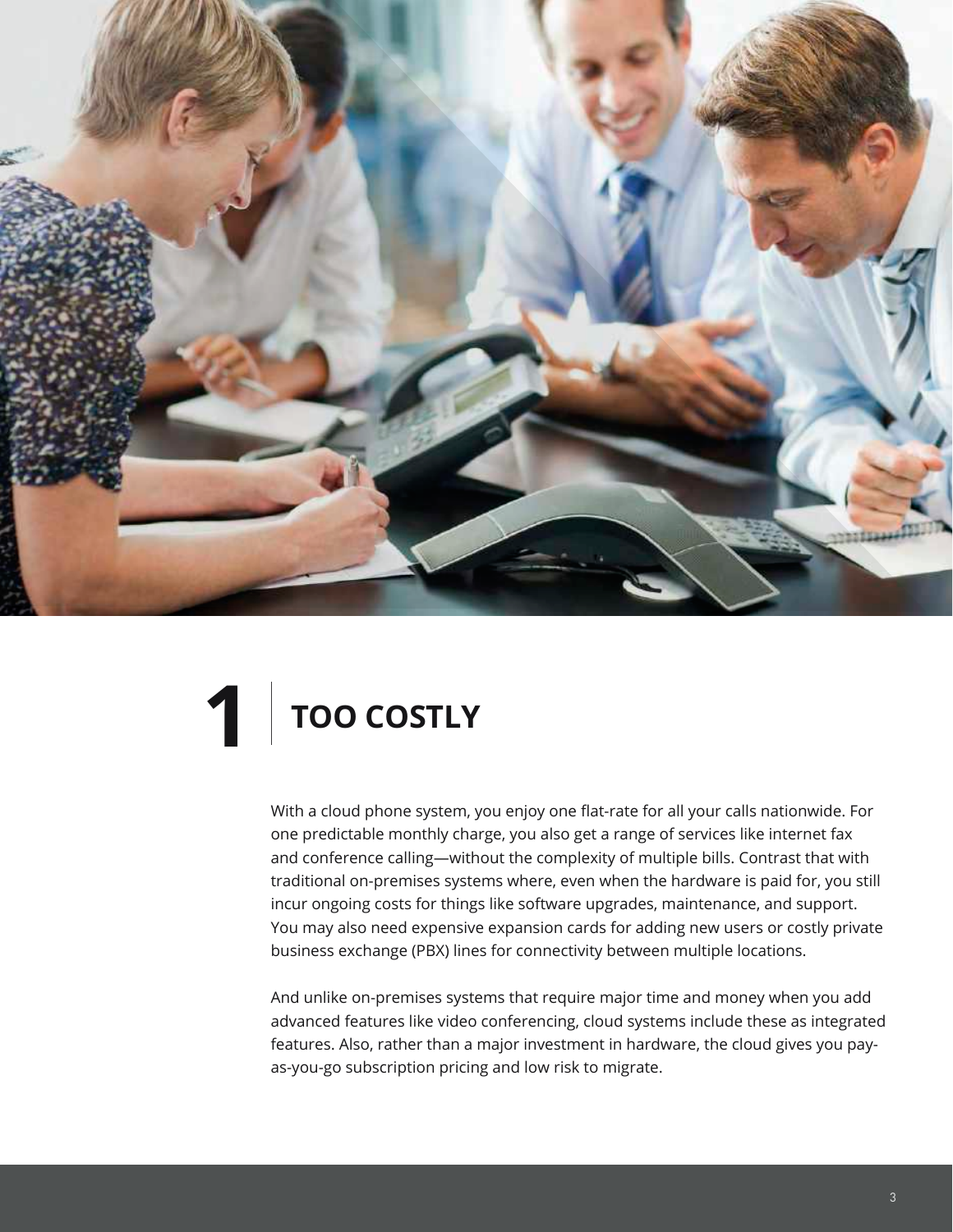#### **89%**

**of consumers begin doing business with a competitor following a poor customer experience.**

**-** *Harris Interactive*



### **2 LOW CUSTOMER SATISFACTION**

Your phone system is often the first point of contact with your customer, so it should be a good experience. A new breed of tech-savvy, online and mobile customer demands the same of your company. They expect to reach someone the first time they call. Plus, these impatient customers expect that person to have all the information they need at their fingertips—or at least as fast as they could get it themselves on the web. According to Harris Interactive, 89% of consumers begin doing business with a competitor following a poor customer experience.

A study by the respected research firm Gartner also found that when it comes to making a purchase, 64% of people find customer experience more important than price. This means businesses must quickly put customers in touch with exactly who they need.

This can create problems for businesses still using old-school phone systems. When a traditional on-premises PBX phone system can't integrate with your teams' mobile devices, you leave yourself open to a poor customer experience unless your sales representatives happen to be sitting at their desks right when the customer calls. You worked hard to get that customer, so why take the risk of missing their call?

A modern cloud phone system gives your employees tools like instant access to company voicemail and business SMS to stay in touch with customers anytime, anywhere, and from virtually any mobile device.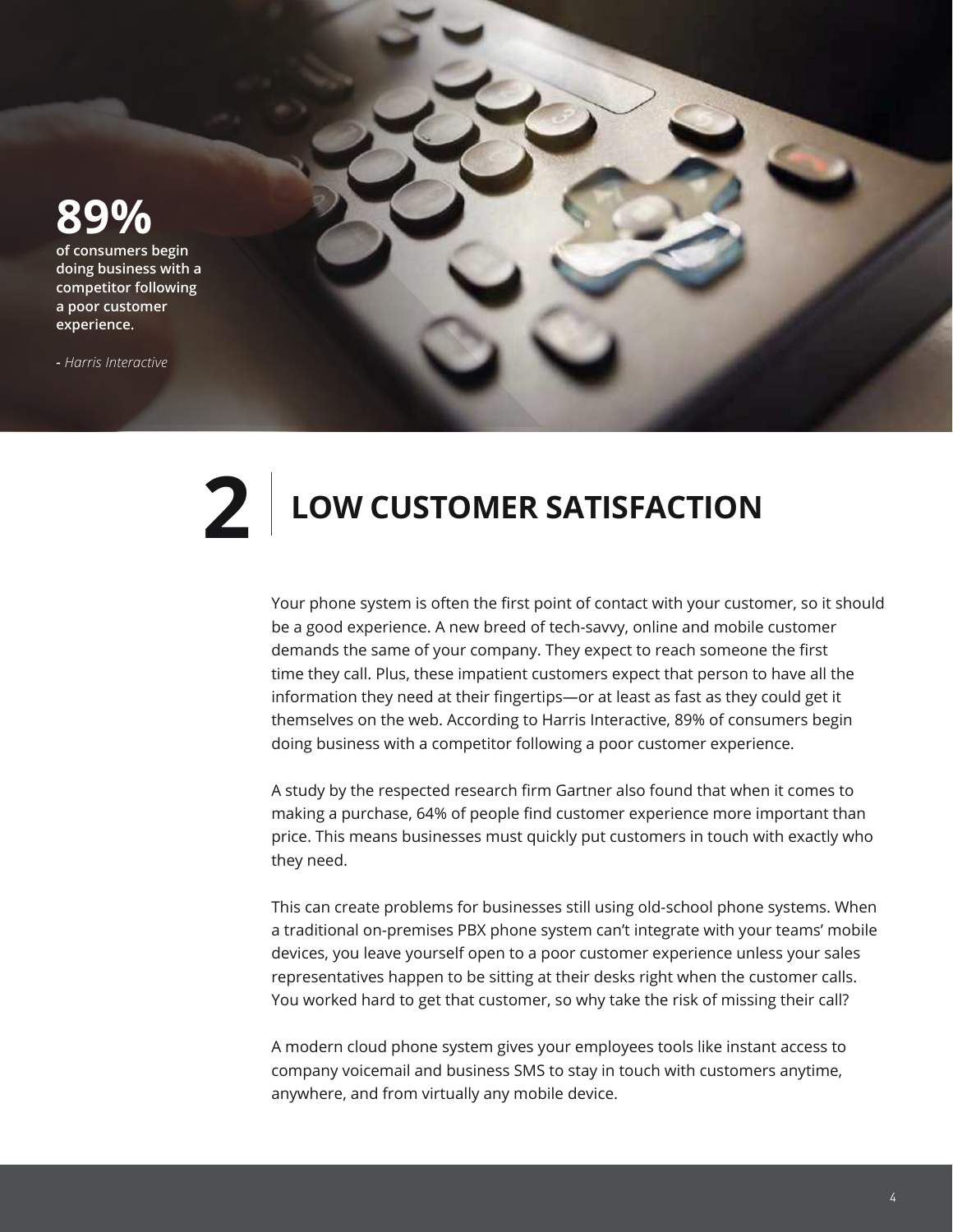## **3 UNRELIABLE PHONE SERVICE**

A cloud phone system offers benefits that give you more modern communications. But first and foremost, every business needs reliable phone service and good call quality. A cloud provider with a robust network and core infrastructure located in redundant data centers can provide carrier-class reliability and superior call quality.

A cloud phone system offers benefits that give you more modern communications. But first and foremost, every business needs reliable phone service and good call quality.

Plus, having data backed up in the cloud, a mobile app, no on-premises hardware and other advantages means your business continues even in the case of a fire, power outage, or natural disaster. Or, even in the event inclement weather prevents your employees from getting to work, they can simply use the mobile app or softphone, and it's business as usual.

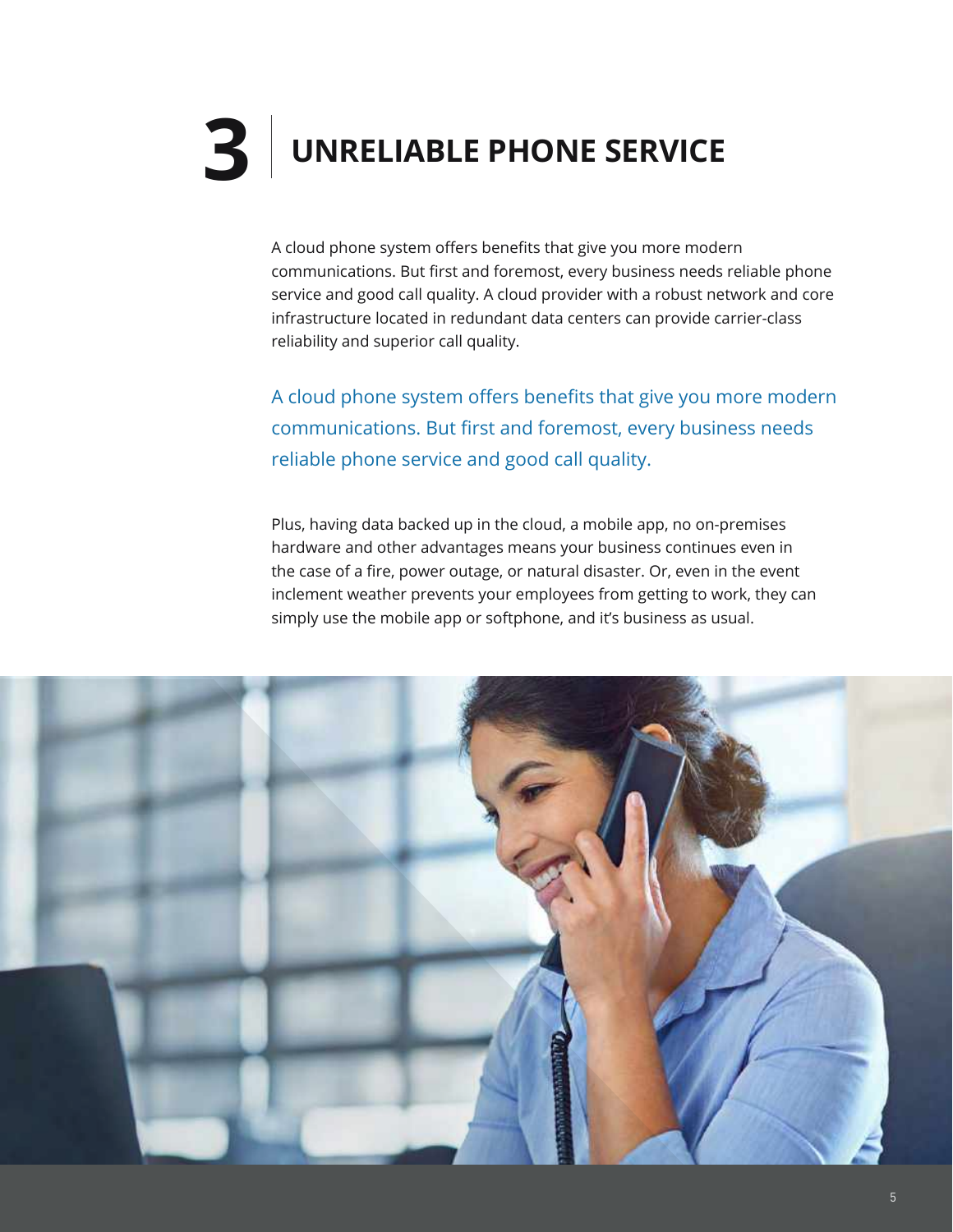### **4 WEAK SECURITY AND COMPLIANCE**

With the right provider, robust security protects your data. This is particularly important for small- and medium-size business, which typically lack the dedicated IT staff of larger businesses. The right cloud service provider's experts can provide world-class security, which includes compliance with government regulations like HIPAA (Health Insurance Portability and Accountability Act).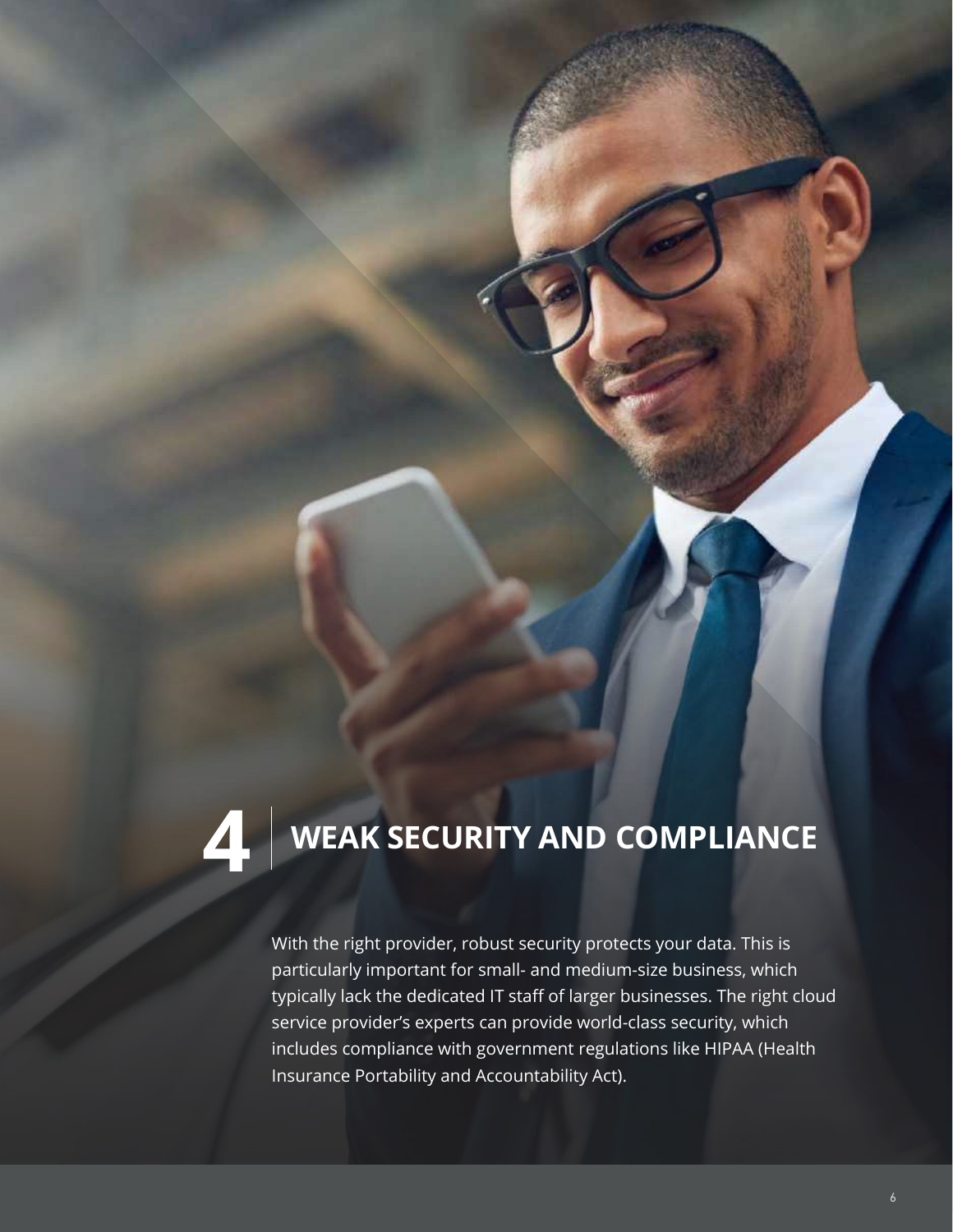#### **72.3% of the U.S. workforce**

**will be mobile by 2020.** *- IDC*

#### **5** NOT MOBILE-FRIENDLY

Today's workers expect to have the tools to work from anywhere, optimize their commute time, and make calls outside of business hours. According to Pew Research, more than one in three American labor force participants (35%) are millennials—the largest generation in the U.S. labor force—who have grown up in a "mobile-first" world. Forward-looking companies realize that the speed and agility these mobile workers provide offer a distinct advantage. A cloud-based phone system means employees can talk to customers, and to each other, anytime, from anywhere, and on virtually any mobile device.

A good cloud phone system provides apps for mobile devices and desktops to support your workers anywhere they roam. This mobility allows mobile employees to access conference calls, video conferences, faxing, and team chats from a mobile device. It also provides a big advantage in a world where people increasingly use a smartphone even while at their desks.





Better still, your mobile workers will have the same capabilities of full-featured phone systems as do employees in the office. They can access the company directory, check voicemail, and transfer calls from a smartphone. Meanwhile, your customers can reach your employees from a single company number. When employees call out from a mobile device, customers and partners see your company number—not a personal cell number. So you strengthen your **75%** brand, and when an employee leaves the company your customers don't go with them.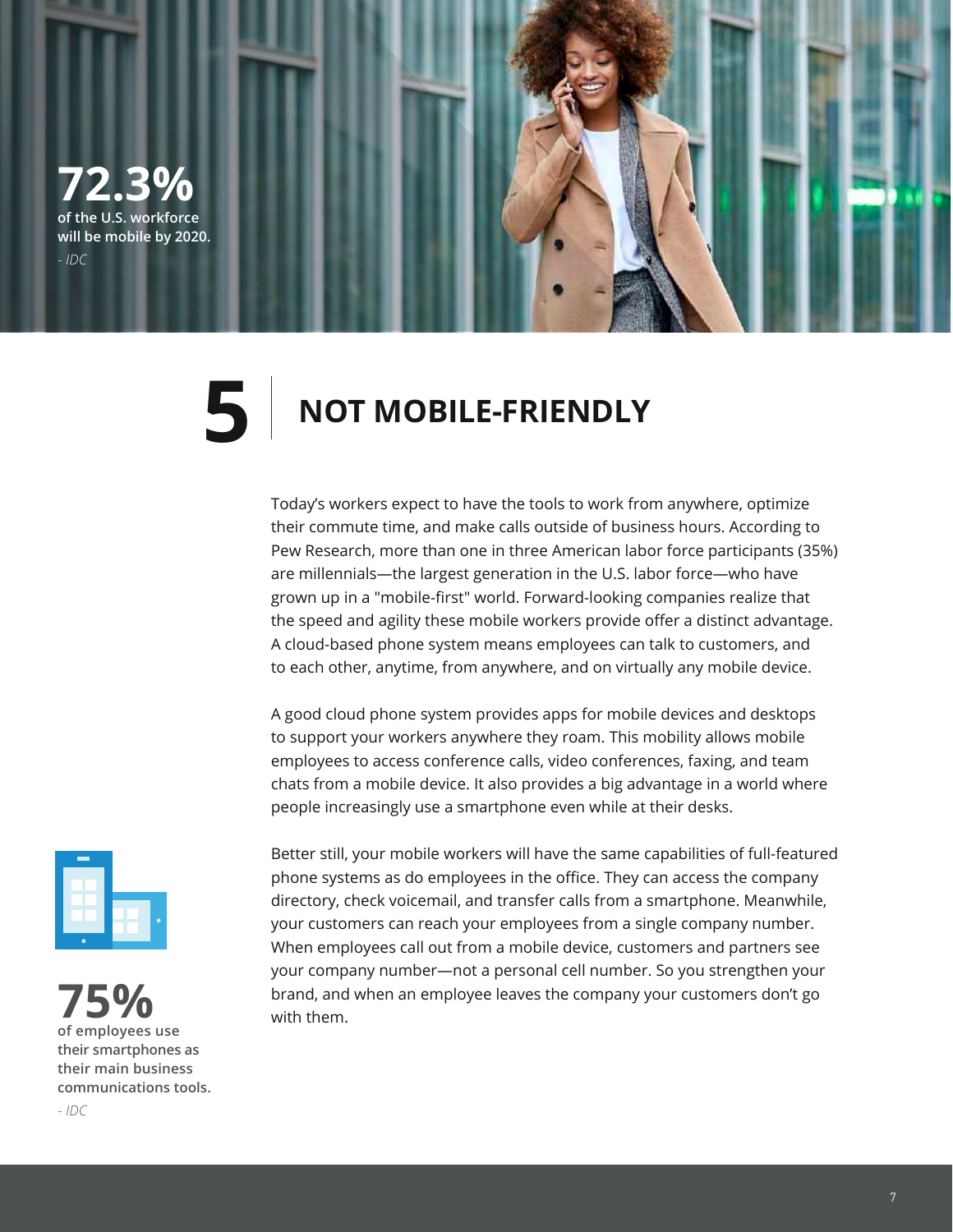# **6 HARD TO SCALE**

Adding, moving, or changing lines with a conventional phone system might take a technician or a call to the phone company. With a cloud system you add users quickly and easily with just a click on a web-based administration console—even from a mobile device. You enjoy the kind of business agility you need to adjust to seasonal spikes in business or to quickly expand into a new market.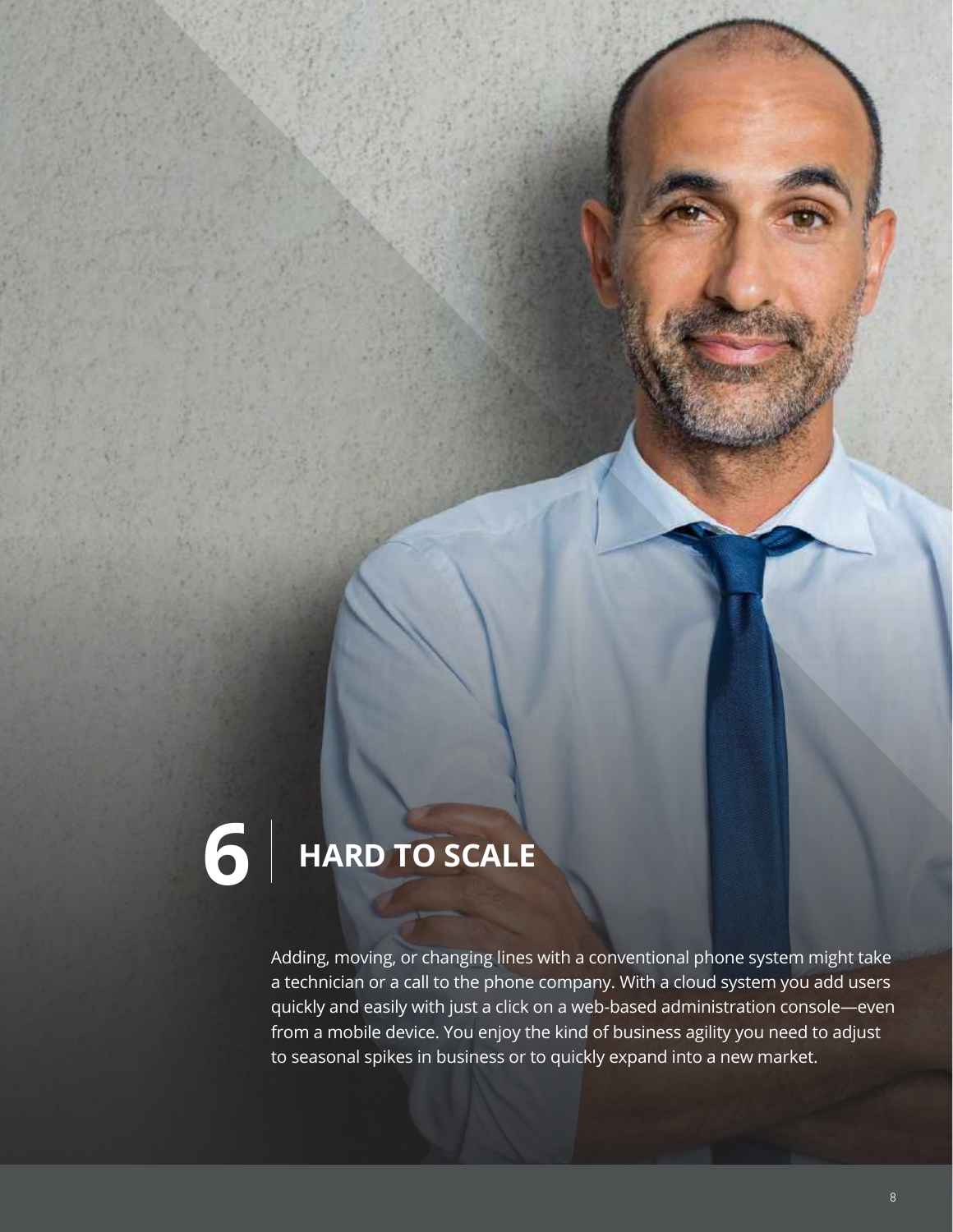# **THE PROPER WORKERS PROPER AND REMOTE WORKERS**

Rather than requesting a service call or waiting for the phone company to provision lines, a cloud phone system lets you simply send phones to new offices or remote workers. Your employees plug the phones into an internet connection, and they're ready to go. Your new office also has a complete business phone service that includes features like the ability to transfer calls to your home office or other remote locations.

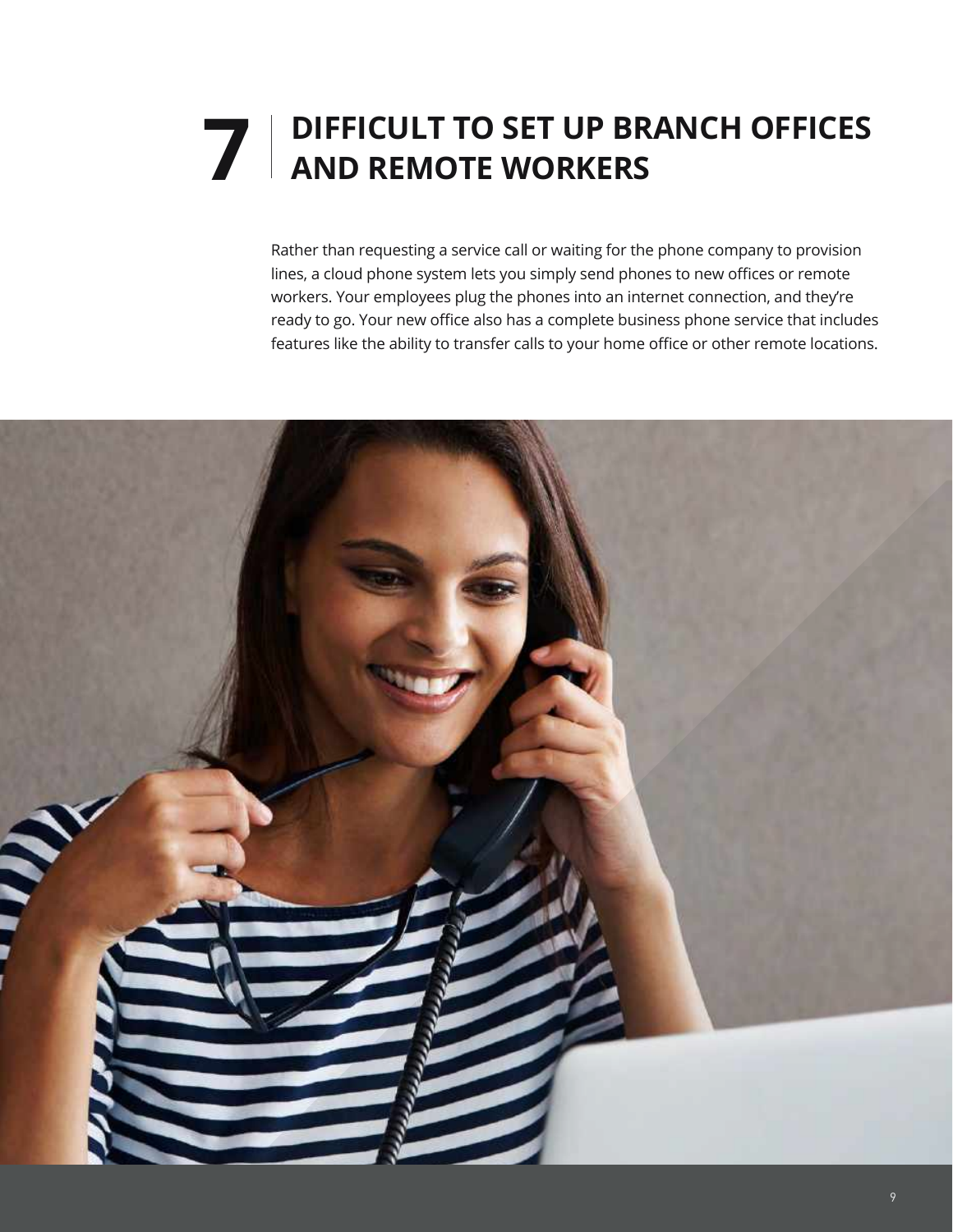# **8 ALWAYS OUT-OF-DATE**

A top-tier service provider will automatically upgrade your calling and other features in the cloud. You won't have to worry about upgrades or added fees; your employees always have access to the latest features.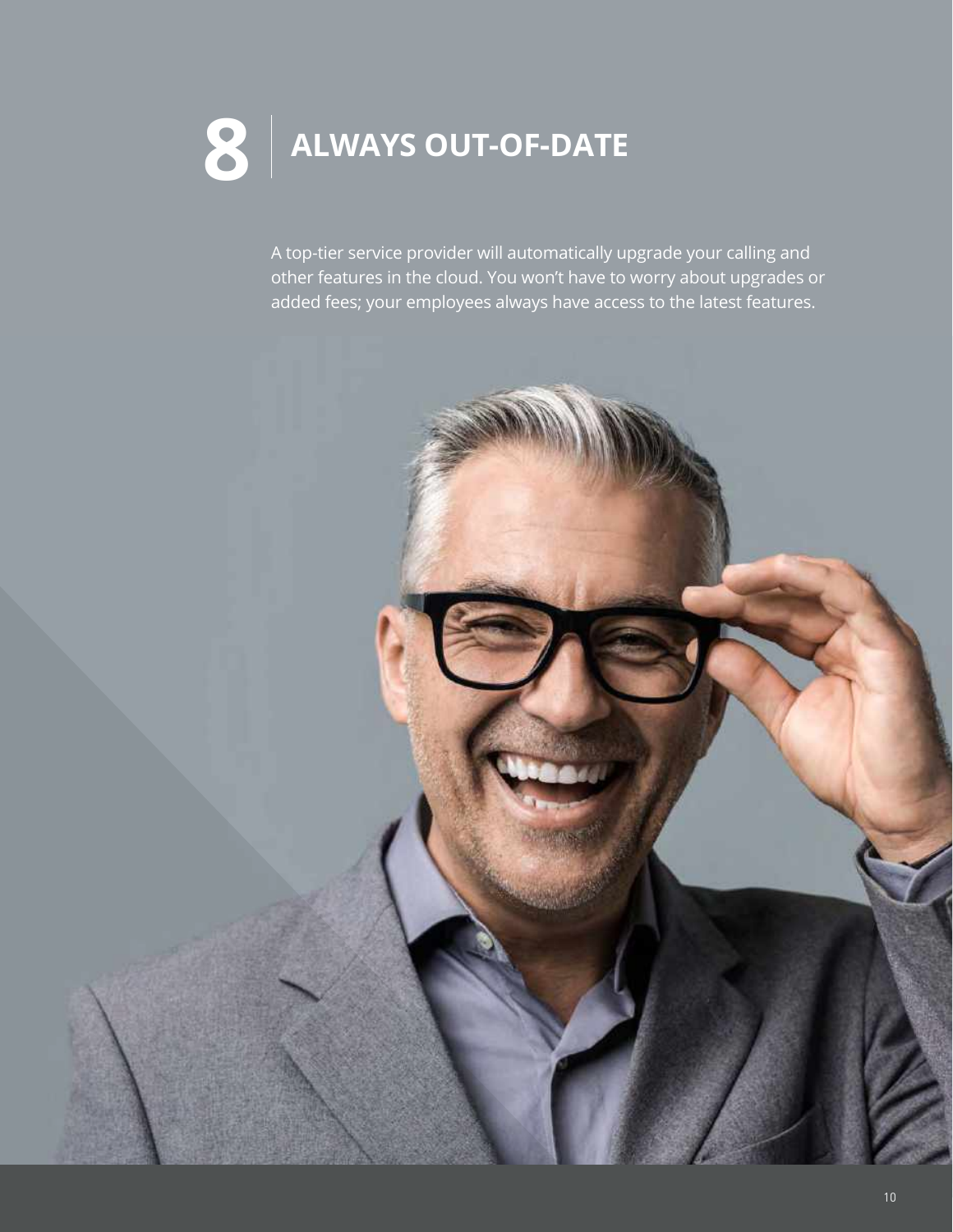## **9** CUMBERSOME AND COMPLICATED

A cloud phone system eliminates the need to pay for collaboration services such as videoconferencing, chat, file storage, internet fax, backup, and other stand-alone services from different suppliers. This not only reduces procurement and billing complexity but also dramatically improves employee productivity. For example, with an integrated cloud communications service, employees collaborating in a group chat can instantly elevate the session to a videoconference or web meeting without leaving the application.

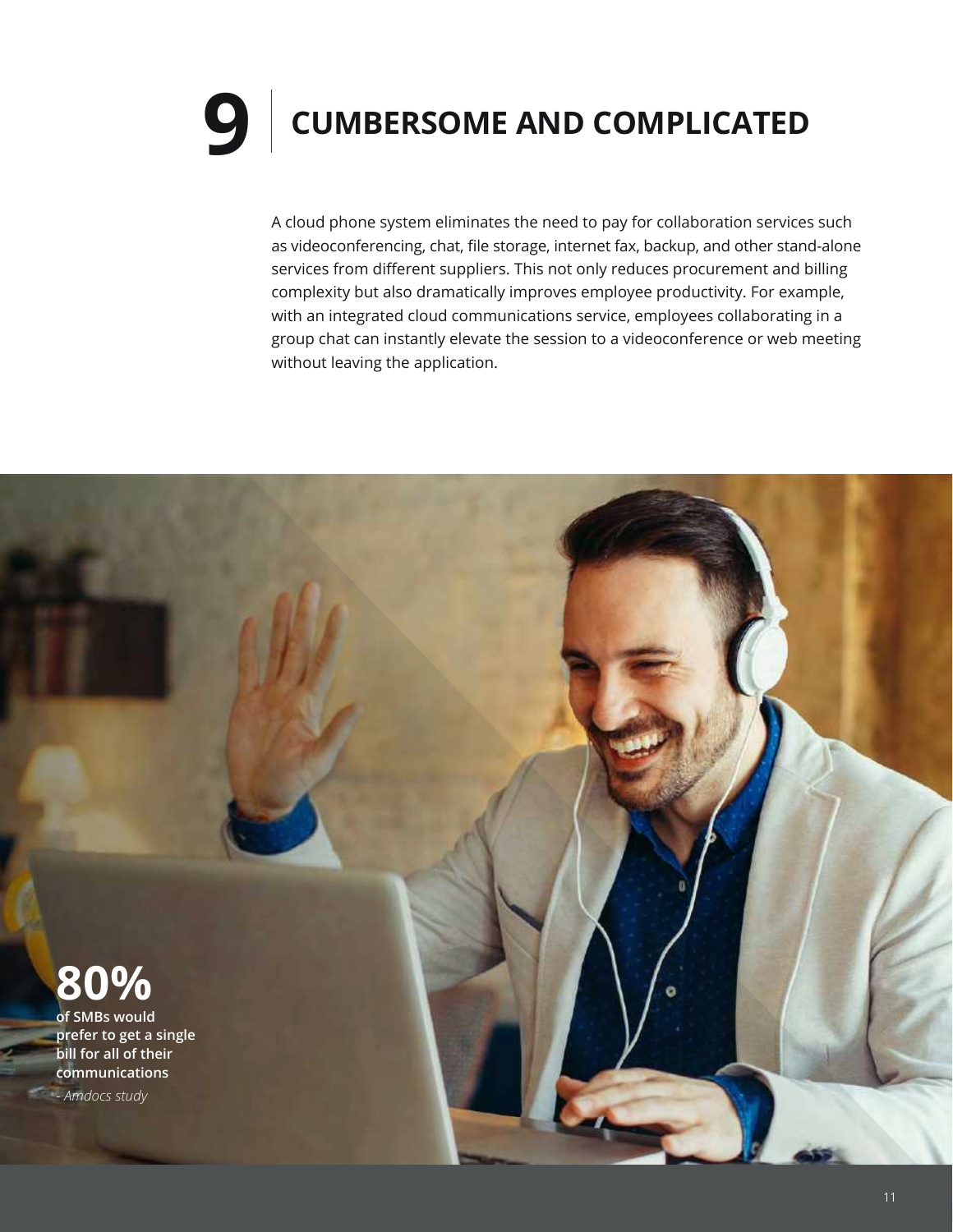#### SWITCH TO THE CLOUD AND GET RELIABLE BUSINESS PHONE SERVICE UP AND RUNNING QUICKLY.

The days of waiting for the phone company to deliver, set up, and connect on-site business phone hardware are gone. You will have a reliable, full-featured cloud phone system up and running almost instantly. Most small businesses have the network bandwidth, Ethernet connections, and other requirements in place already. And there's no bulky, complicated on-premises hardware to maintain – it's all managed, updated, and secured remotely by the service provider.

- Fast to implement—with no disruption to your business
- Getting employees connected is often as simple as plugging phones into internet connections
- Using advanced mobile features—from videoconferencing to direct access to company voicemail—simply requires downloading the secure mobile app
- Add, move, or change lines from an easy-to-use web browser console—no technician required
- Help is a phone call away: A good cloud service provider can help with number porting, recommending a voice-quality router (if needed) or other technical issues so you make a smooth transition